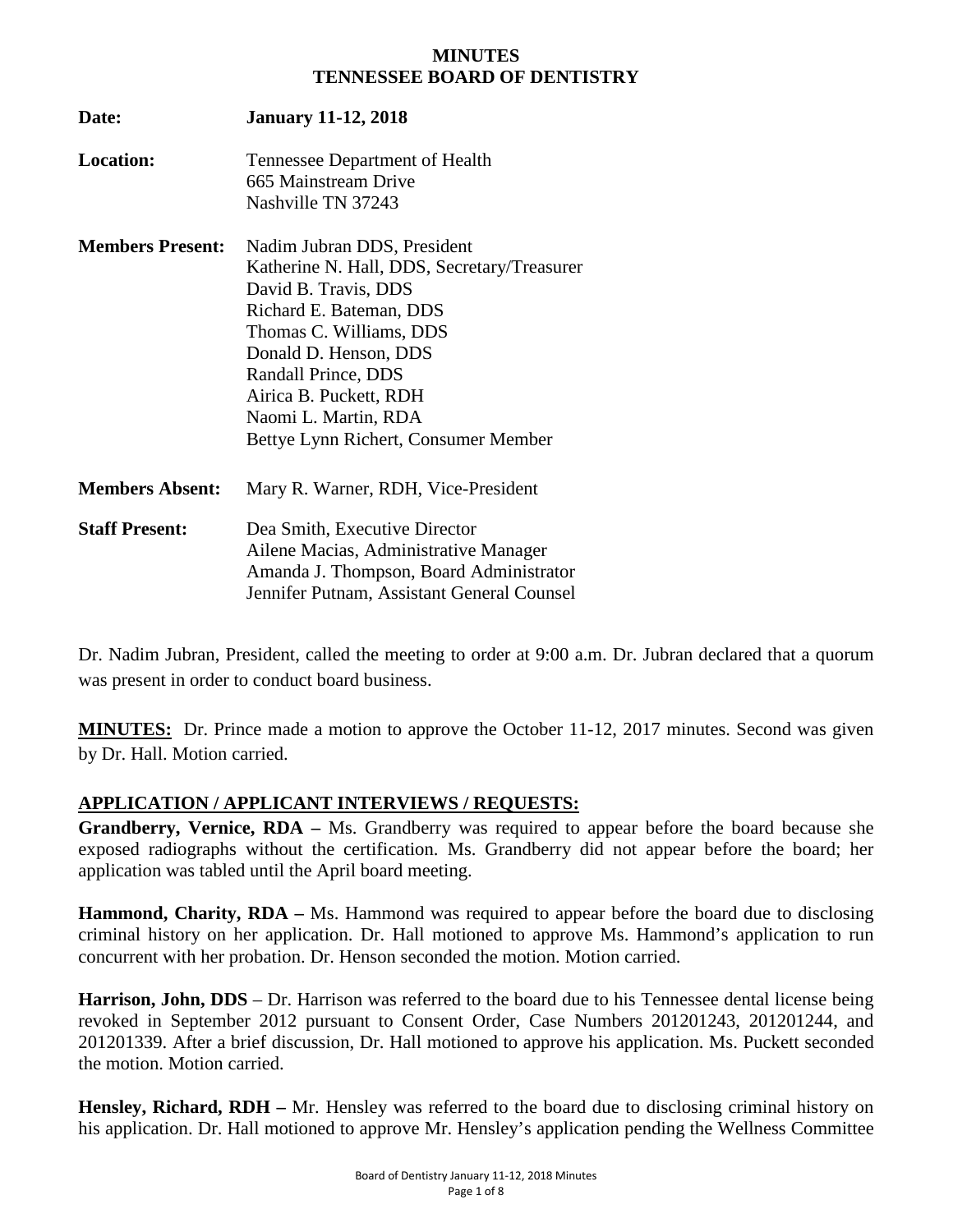evaluation and advocacy and to run concurrent with his probation. Dr. Williams seconded the motion. Motion carried.

**Hooper, Amanda, RDA** – Ms. Hooper was required to appear before the board due to disclosing criminal history on her application. Dr. Hall motioned to approve Ms. Hooper's application. Dr. Bateman seconded. Motion carried.

**Jimerson, Ruthie, DDS** – Dr. Jimerson was required to appear before the board due to disclosing her malpractice history on her application. After a brief discussion, Dr. Williams made the motion to approved Dr. Jimerson's application. Dr. Travis seconded the motion. Motion carried.

**Junious, Brittany, RDA** – Ms. Junious was referred to the board due to disclosing criminal history on her reinstatement application. Ms. Junious' did not appear and her application was tabled until the April 2018 board meeting.

**Kelly, Andrew, DDS –** Kelly, Andrew, DDS – Dr. Kelly was required to appear before the board due to disclosing several out of state disciplinary actions and his malpractice history on his application. After a brief discussion, the board decided to vote by roll call. Dr. Travis, Dr. Williams, Dr. Prince, and Ms. Martin voted in favor of Dr. Kelly's application; Dr. Bateman, Ms. Richert, Ms. Puckett, Dr. Hall, and Dr. Henson voted against Dr. Kelly's application. The board voted to deny Dr. Kelly's application. Motion carried.

**Molinaro, Nicolle, RDA** – Ms. Molinaro was referred to the board due to disclosing criminal history on her application. Dr. Hall motioned to approve Ms. Molinaro's application pending the Wellness Committee advocacy. Ms. Martin seconded the motion. Motion carried.

**Shaw, Randall, DDS** - Dr. Shaw was referred to the board due to a malpractice payment in 2005. Dr. Shaw's notified board staff that he was not able to appear. His application was tabled until the April 2018 board meeting.

## **APPLICATION RATIFICATION:**

Dr. Hall made a motion to approve the attached list of new licenses, reinstatements/reactivations, retirement applications, certifications and permits, and administrative revocations for dentists, hygienists and assistants from October 11, 2017 through January 11, 2018. Second was given by Dr. Henson. Motion carried.

**CONTINUING EDUCATION and/or CPR COURSES:** Dr. Hall made a motion to approve the following continuing education and/or CPR courses:

1. "New Game. New Rules. New Playbook- Murfreesboro Oral Surgery & Implant Center

Dr. Bateman seconded the motion. Motion carried.

**CE SUBMITTED BY INDIVIDUALS:** Dr. Hall made a motion to approve the following continuing education course for the individuals listed below:

- 1. Terrence Majors, DDS "Creating Abundance through the Power of Leverage"
- 2. Dana Ronald Foust, DDA-"Orthodontic Diagnosis & Treatment Planning

Second was given by Dr. Bateman. Motion Carried

**DENTAL ASSISTING PROGRAM:** Dr. Henson made a motion to approve the following Dental Assisting Programs:

1. Concorde Career College-Memphis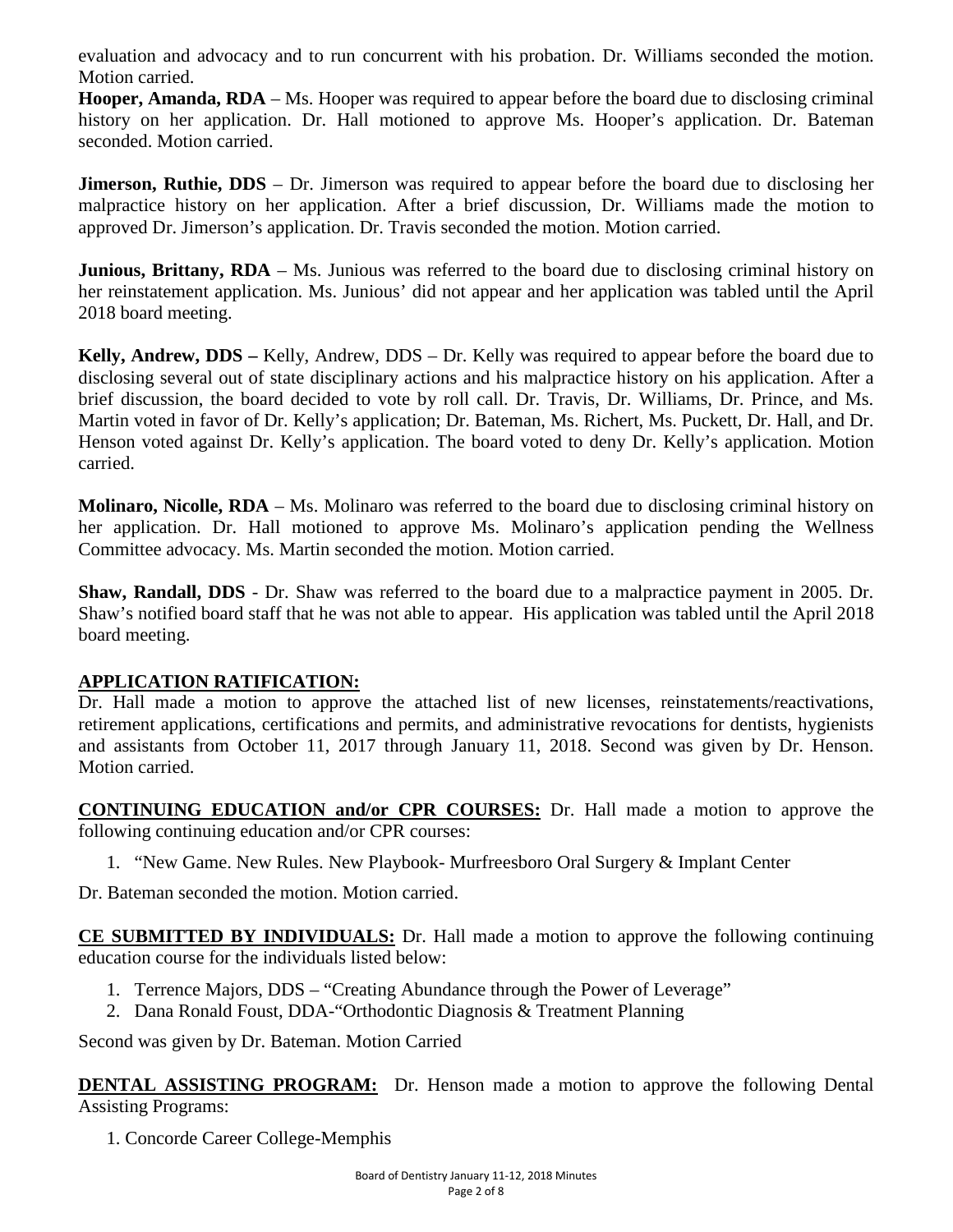# 2. Real Life Learning

Second was given by Dr. Prince. Motion Carried

# **PROGRAMS AND CERTIFICATION COURSES:** Dr. Travis made a motion to approve the

following courses:

## 1. **Administering And Monitoring Nitrous Oxide**

- a. Basic Dentistry Done Better
- b. Chattanooga State Community College
- c. Dent-Ed-Online
- d. Excel Training Institute
- 2. **Administering of Local Anesthesia** 
	- a. Dent- Ed-Online

## 3. **Coronal Polishing**

- a. Basic Dentistry Done Better
- b. Chattanooga State Community
- c. Dental Staff School of Tennessee
- d. Dent-Ed-Online
- e. Excel Dental Training Institute
- f. Greater Brainerd Dental
- g. Northeast State Community College

## 4. **Dental Radiology**

- a. Basic Dentistry Done Better
- b. Dent-Ed-Online
- c. Excel Dental Training Institute
- d. Jackson Area Dental Certification

# 5. **Sealant Application**

- a. Basic Dentistry Done Better
- b. Chattanooga College Medical, Dental & Technical Careers
- c. Chattanooga State Community College
- d. Dental Staff School of Tennessee
- e. Dent-Ed-Online
- f. Excel Dental Training Institute
- g. Greater Brainerd Dental
- h. Northeast State Community College

# 6. **Nitrous Oxide Monitoring Course**

- a. Basic Dentistry Done Better
- b. Chattanooga College Medical, Dental & Technical Careers
- c. Chattanooga State Community College
- d. Dental Staff School of Tennessee
- e. Dent-Ed-Online
- f. Excel Dental Training Institute
- g. Northeast State Community College

Second was given by Dr. Travis. Motion Carried.

# **EQUIVALENCY COURSES** – Motion to approve Dr. Hall. Second by Ms. Puckett

1. Administering and Monitoring Nitrous Oxide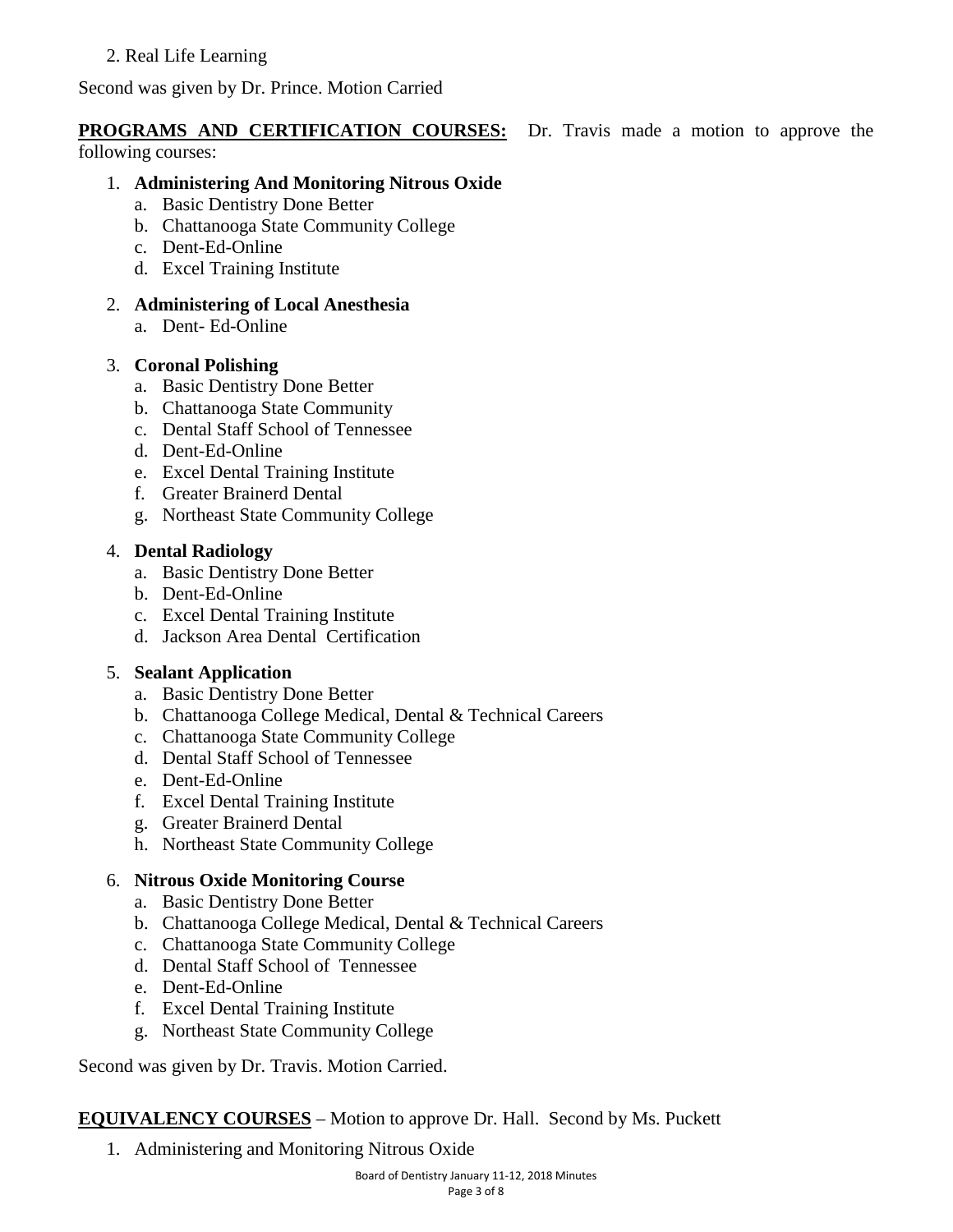- a. Frey, Harmony Prairie State College
- b. Saunders, Heather Henderson Community College
- 2. Coronal Polishing
	- a. Cubbins, Sara-Hesperia Unified School District
	- b. Shadrick, Megan- Wallace State Community College
- 3. Radiology
	- a. Bishop, Kathryn-Palmetto School of Career Development
	- b. Crespo, Jesenia, Dental Careers Institute
	- c. Cubbins, Sara-Hesperia Unified School District
	- d. Guthrie Ashley, Dental Staff Institute of Charlotte
	- e. Morgunova, Anna-Clark County Skill Center
	- f. White, Tina, Platt College
- 4. Local Anesthesia
	- a. Aaron, Vera Kellogg Community College
	- b. DiMondi, Shelley St. Petersburg College
	- c. Edmonds, Dawn University of Detroit Mercy
	- d. Minter, Misti John A. Logan College
	- e. Pater, Patricia Harper College
	- f. Schmidt, Michelle –Univ. of AR for Medical Sciences
	- g. Squier, Amy SUNY Broom
	- h. Westphal, Katlin Cabrillo College
- 6. Multiple Certifications
	- a. Bundgaard, Shannon Community College of Denver Local Anesthesia and Administering and Monitoring of Nitrous Oxide
	- b. Glassell, Mackenzie Southern Illinois University Local Anesthesia and Administering and Monitoring of Nitrous Oxide
	- c. Griggs, Amanda Remington College Nitrous Oxide Monitoring and Coronal Polishing
	- d. Guilliams, Connie Midlands Technical College Local Anesthesia and Administering and Monitoring of Nitrous Oxide
	- e. Kmoch, Melody Eastern College of Health Vocations Radiology, Nitrous Oxide Monitoring, and Coronal Polishing
	- f. Moran, Jennifer Hennepin Technical College Nitrous Oxide Monitoring, Sealant Application, and Coronal Polishing
	- g. Slemp, Amy Wytheville Community College Local Anesthesia and Administering and Monitoring of Nitrous Oxide

# **REPORTS**

*Executive Director's Report* – Ms. Smith stated that from January 1, 2017-December 31, 2017, there were 265 Dentists, 288 Hygienists, and 1,034 Assistants that applied for licensure. There were 109 Dentists, 517 Hygienists, and 2,443 Assistants who received permits. There were 1,036 Dentists who renewed their license online giving a 59% renewal rate; there were 1,482 hygienists who renewed their license online giving a 69% renewal rate, and there were 2, 432 assistants who renewed their license online giving a 67% renewal rate. During this time period, there were 79 dentists, 114 hygienists, and 940 assistants whose license expired. During this time period, there were 98 dentists, 81 hygienists, and 97 assistants who retired their license. As of December 31, 2017, there were 3,935 dentists, 4,927 hygienists, and 9,808 assistants, giving a total of 18,870 who hold active licenses.

*Office of Investigations Report* - Ms. Lori Leonard provided the Board with a report detailing the number of complaints currently open as well as a summary of currently monitored practitioners.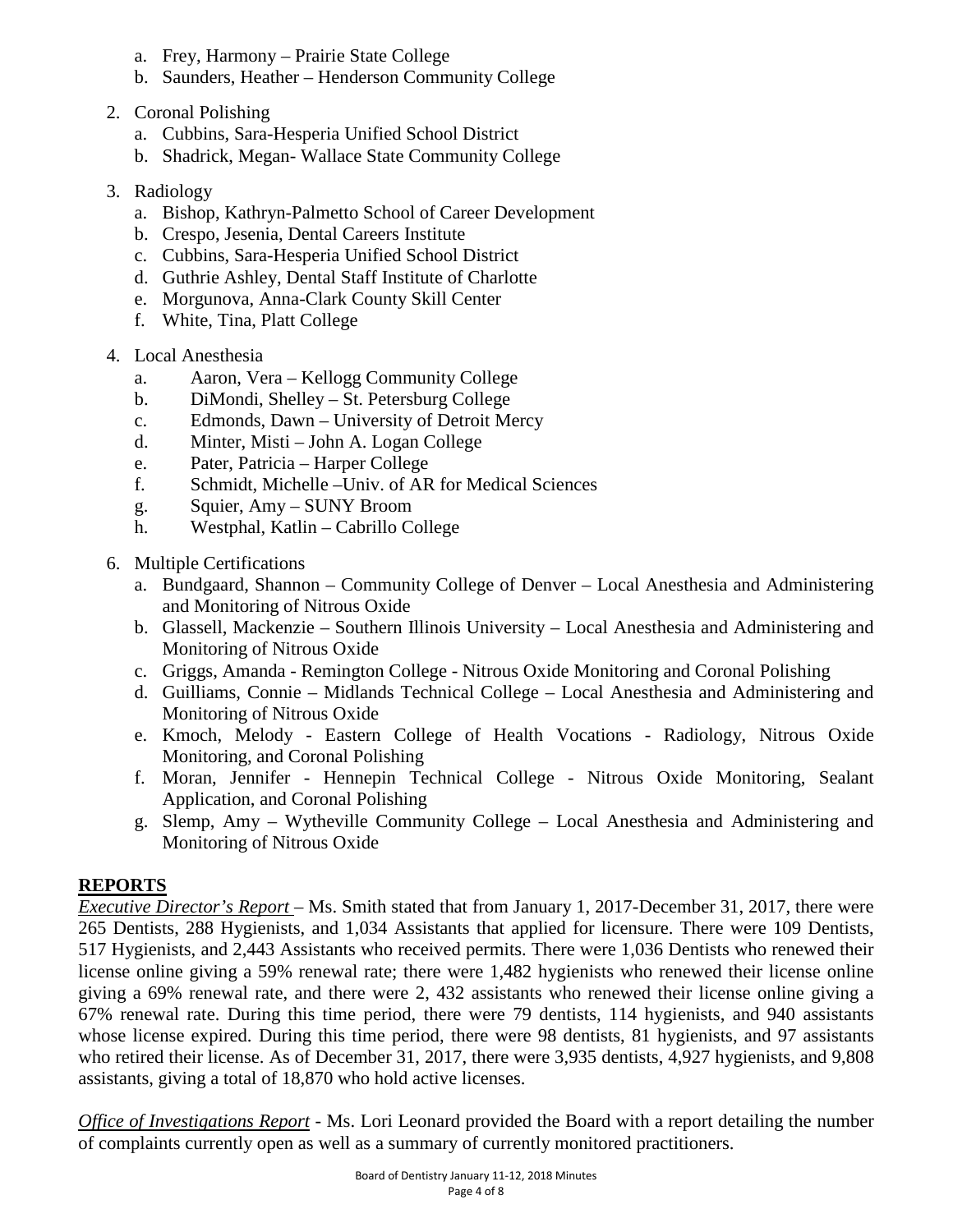*Financial Report* – Ms. French provided the board with a report showing the actual revenue and expenditures of the Board for Fiscal Year ending June 30, 2017.

*OGC Report* – Ms. Putnam stated that there was no new legislation and the Teledentistry Rules were in the internal review process.

*Wellness Committee* – Dr. Sain thank everyone for the smooth transition from Dr. McElhiney to him. He stated that he tries to stress three things: the seriousness of Substance Use Disorder (SUD), the treatment available for Substance Use Disorder, and the necessity of being a good steward of our prescription pad. Dr. Sain met with several different directors of board like the Wellness Committee to compare and contrast their ideas, processes, programs, and results. Dr. Sain also met with the TDA Insurance Company to discuss the concerning support for the Committee.

*Update from School of Dentistry* – Dr. Covington of UTHSC stated that for two years dental students will have the option to take Parts 1 & 2 of the National Board Exam or the intergated board exam which can be taken at a later date.

Dr. Farmer-Dixon of Meharry stated that they have begun to reach out to East Tennessee. 240 students are from southern states, 1/3 of the students are from Tennessee, and 1/3 of students plan to stay in the Tennessee area and practice.

*Update on SRTA/ADEX* – Dr. Jubran was appointed to become a member of the ADEX Board of Directors. The remaining Committee appointments were postponed until the April meeting due to the weather.

## **AGREED CITATIONS**

**Continuing Education -** Dr. Hall made a motion to approve the following Agreed Citations for failure to maintain sufficient continuing education hours and/or CPR certification during the years audited and Lapsed Licenses:

## **1. Continuing Education**

- a. Belitz, Lisa M., RDH
- b. Billups, Blake T., DDS
- c. Box, Katherine R., DA
- d. Briggs, Leslie P.
- e. Clayton, Martin Wade, DDS
- f. D'Allaird, Frank, DDS
- g. Davis, Dvonne R., RDH
- h. Delk, Shemica Deshay, DA
- i. Evans, Laura B., DA
- j. Gorey, Vindhya, DDS
- k. Harbin, Brandon S., DDS

# **2. Lapsed Licenses**

- a. Adkins, Tosha, RDH
- b. Barnhill, Jodi, RDH
- c. Chapman, Valerie, RDA
- d. Crutcher, Robin, RDH
- l. Hernandez, Sarah J., DA
- m. Hitt, Misty J., DA
- n. Holcomb, Christie J., DA
- o. Jones, Terrell E., DDS
- p. Kelly, Kenneth B., DDS
- q. Lee, Elizabeth, RDH
- r. Martin, Jessica A., DA
- s. Meadors, Kimberly, RDA
- t. Meyer, Elizabeth C., RDH
- u. Miller, Mark A., DDS
- v. Moss, James T., DDS
- w. Neely, Laurin O., DA
- x. Patterson, Jill N., DA
- y. Reynolds, Carrie H., DA
- z. Richardson, Amber M., DA
- aa. Sandoval, Christina A., DA
- bb. Scruggs IV, Oscar D.DDS
- cc. Spencer, Danielle E., DA
- dd. Stinson, Tiffany E., DA
- ee. Waldrop, Melody B., DA
- ff. Wilson, Jessica E., DA
- gg. Wright, Lee C., DDS
- e. Frazier, Erin, RDA
- f. Posey, Christina, RDA
- g. Smith, Amanda, RDH

Second was given by Ms. Puckett. Motion carried

## **CONSENT / AGREED ORDERS / LETTERS OF REPRIMAND**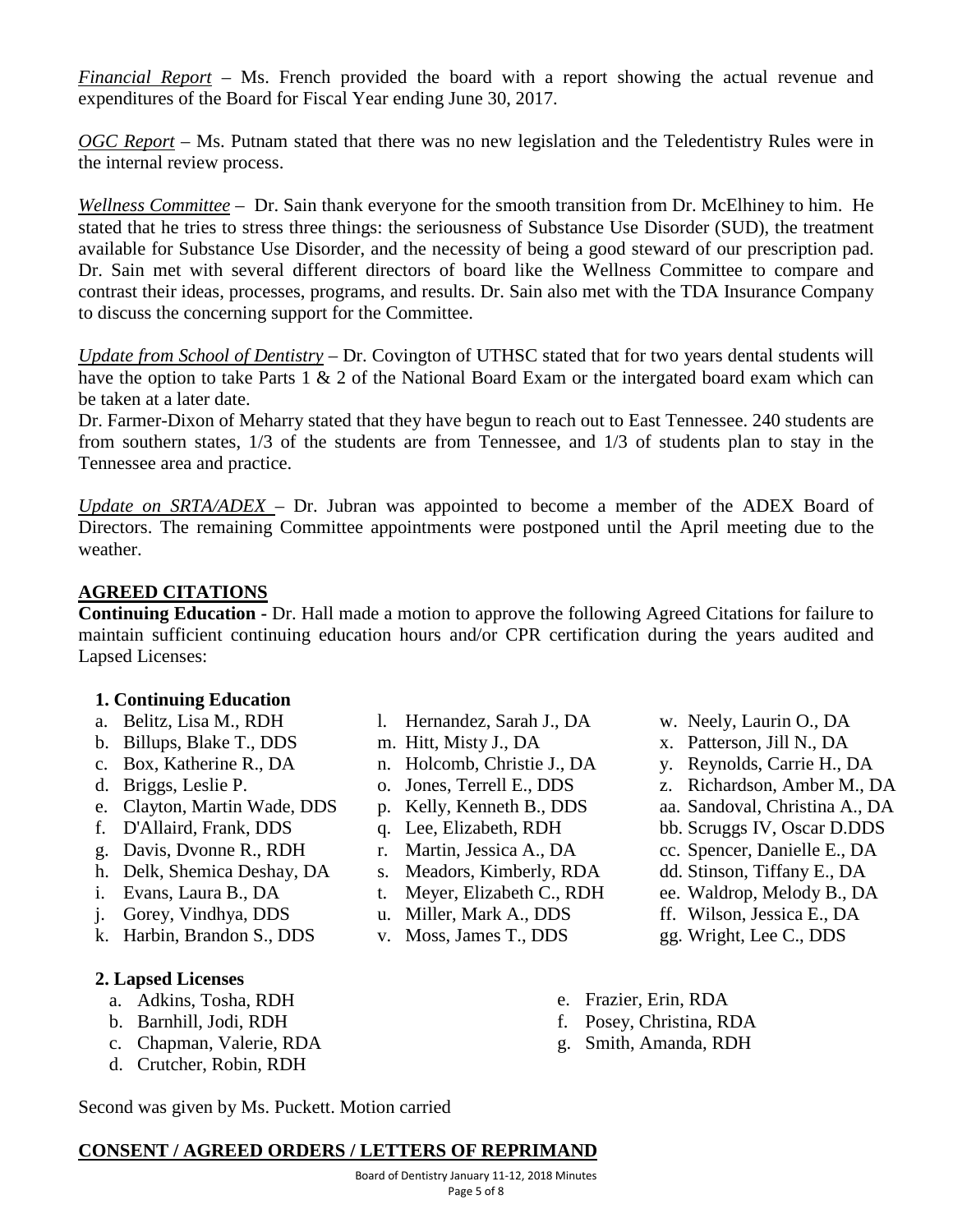**1. Anderson, James, DDS -** Dr. Anderson was disciplined for permitting a dental assistant to perform duties on an expired license for 13 months. Dr. Graves' license was reprimanded; assessed with civil penalty of \$1,600.00 plus costs not to exceed \$1,000.00. Dr. Hall motioned to approve/Dr. Bateman seconded. Motion Carried.

**2. Binkley, Lesley, Jr., DDS –** Dr. Binkley failed to adhere to rules and/or statute, as follows: equipment and drugs on a list available from the Board and currently indicated for the treatment of the above listed emergency conditions must be present and readily for use. Dr. Binkley's license reprimanded, and he was assessed \$200 civil penalty. Dr. Hall motioned to approve/Dr. Williams seconded. Motion Carried.

**3. Burton, Andrew, DDS –** Dr. Burton failed to maintain sufficient continuing education credits. Dr. Burton's license was reprimanded, and he was assessed civil penalty of \$1,300. Dr. Hall motioned to approve/Dr. Travis seconded. Motion Carried.

**4. Carswell, Camille, RDA –** Ms. Carswell practiced with an expired license. Ms. Carswell's license was reprimanded, and she was assessed civil penalties in the amount of \$2,700.00 plus costs not to exceed \$1,000.00. Dr. Hall motioned to approve/Ms. Puckett seconded. Motion Carried.

**5. Donley, Angelia, RDA –** Ms. Donley practiced with an expired license. Ms. Donley's license was license reprimanded, and she was assessed civil penalties in the amount of \$2,400.00 plus costs not to exceed \$1,000.00. Dr. Travis motioned to approve/Dr. Bateman seconded. Motion Carried.

**6. Dowell, Amber, RDA –** Ms. Dowell was disciplined for practicing with an expired registration. Ms. Dowell's license was reprimanded, and she assessed civil penalty of \$3,300 plus costs not to exceed \$1,000. Dr. Williams motioned to approve/Dr. Hall seconded. Motion Carried.

**7. Faro, Susan, RDH –** Ms. Faro practiced with an expired license. Ms. Faro's license was reprimanded, and she was assessed civil penalties in the amount of \$5,400.00 plus costs not to exceed \$1,000.00. Dr. Hall motioned to approve/Dr. Henson seconded. Motion Carried.

**8. Fox, Sean, DDS –** Dr. Fox failed to have all of the required drugs on site and easily accessible from the operatory and recovery room. Dr. Fox's license was reprimanded with terms, and he was assessed civil penalties in the amount of \$100.00. Dr. Hall motioned to approve/Ms. Martin seconded. Motion Carried.

**9. Henry, Andrea, DDS –** Dr. Henry failed to complete a root canal and work alleged to have been done was not documented, and billed patient's insurance for a higher level crown than was used. Dr. Henry's license reprimanded, and she was assessed civil penalty of \$1,000 plus costs not to exceed \$2,000. Dr. Travis motioned to approve/Dr. Hall seconded. Motion Carried.

**10. Holliday, Hugh, Jr., DDS –** Dr. Hugh failed to obtain a minimum of four hours of continuing education in the subject of anesthesia and/or sedation as part of the required forty hours of continuing education for the dental licensure. Dr. Hugh's license was reprimanded with terms, and he was assessed civil penalties in the amount of \$400.00. Dr. Prince motioned to approve/Dr. Bateman seconded. Motion Carried.

**11. Hughes, Sharla, RDA –** Ms. Hughes failed to maintain sufficient continuing education credits. Ms. Hughes' license was reprimanded, and she was assessed civil penalty of \$150 plus costs not to exceed \$1,000. Dr. Hall motioned to approve/Ms. Puckett seconded. Motion Carried.

**12. Hurley, J. Clint DDS –** Dr. Hurley was disciplined for conducting the practice of dentistry so as to permit directly or indirectly an unlicensed person to perform services or work that under the provisions of this chapter can be done legally only by persons licensed to practice dentistry or dental hygiene or as a registered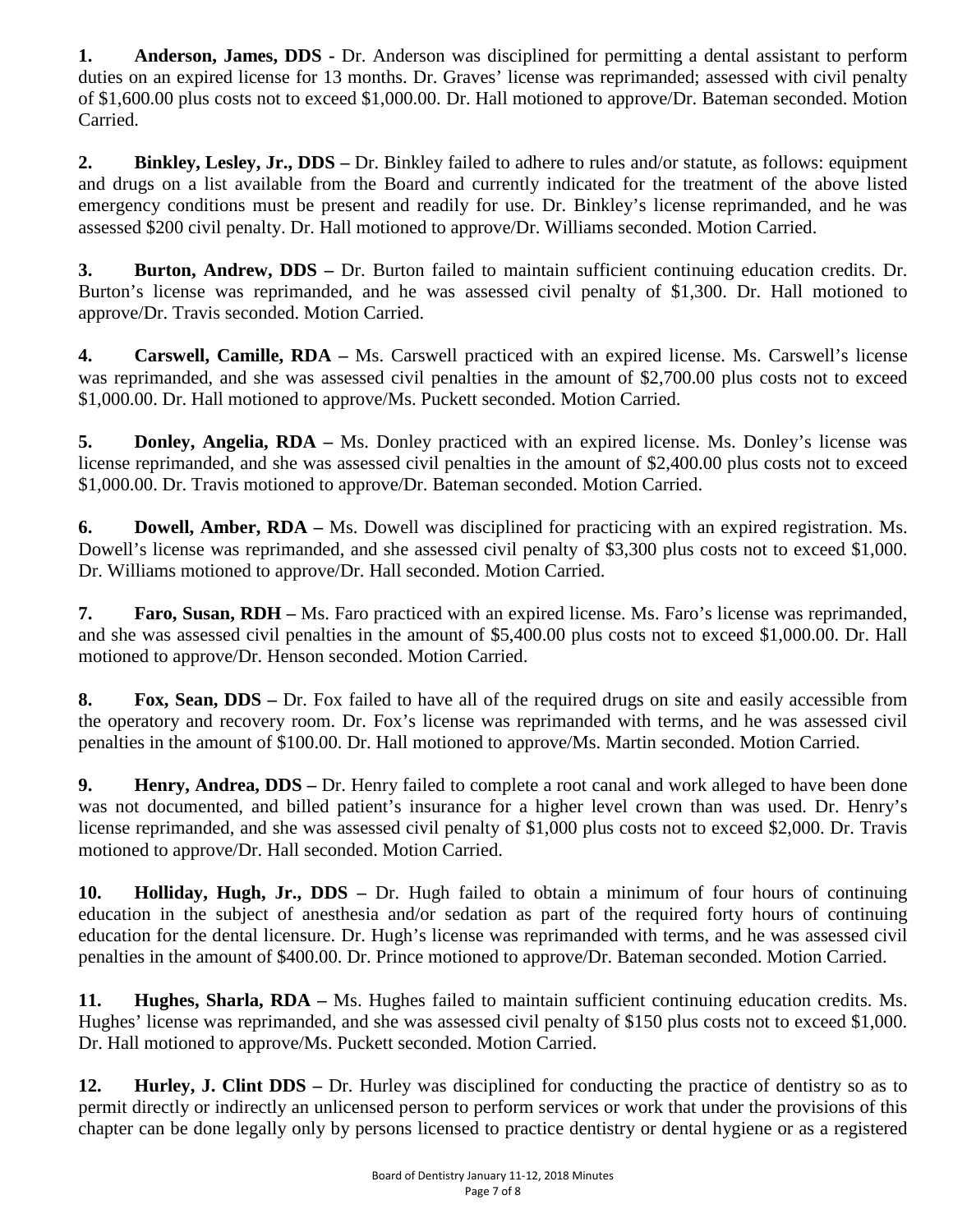dental assistance. Dr. Hurley's license was reprimanded, and he was assessed civil penalty of \$800 plus costs not to exceed \$1,000. Dr. Prince motioned to approve/Ms. Martin seconded. Motion Carried.

**13. Mansfield, Tina, RDA –** Ms. Mansfield was disciplined for practicing with an expired, retired, suspended, or revoked license, permit, or registration. Ms. Mansfield license was reprimanded, and she was assessed civil penalty of \$4,500 plus costs not to exceed \$1,000. Dr. Hall motioned to approve/Dr. Williams seconded. Motion Carried.

**14. Maxwell, Francis, RDA –** Ms. Maxwell failed to maintain sufficient continuing education credits. Ms. Maxwell's license was reprimanded, and she was assessed civil penalties of \$150.00 plus costs not to exceed \$1,000. Ms. Martin motioned to approve/Dr. Hall seconded. Motion Carried.

**15. Owens, Whitney, RDA –** Ms. Owens failed to obtain continuing education credits. Ms. Owen's license was reprimanded with terms, and she assessed civil penalties in the amount of \$150.00 plus costs not to exceed \$1,000.00. Dr. Williams motioned to approve/Dr. Bateman seconded. Motion Carried.

**16. Perdue, Edward, DDS –** Dr. Perdue failed to have all of the required emergency equipment and drugs on site and easily accessible from the operatory and recovery room. Dr. Perdue's license was reprimanded with terms, and he was assessed civil penalties in the amount of \$200.00. Dr. Prince motioned to approve/Dr. Bateman seconded. Motion Carried.

**17. Perry, Emmalee, RDA –** Ms. Perry failed to obtain twenty-four continuing education hours including two hours in the area of chemical dependency. Ms. Perry's license was reprimanded with terms, and she was assessed civil penalty in the amount of \$150.00 plus costs not to exceed \$1,000.00. Dr. Hall motioned to approve/Dr. Prince seconded. Motion Carried.

**18. Rouse, Juanita, DDS –** Dr. Rouse allowed an assistant to practice on an expired license. Dr. Rouse's license was reprimanded, and she assessed civil penalties in the amount of \$900.00 plus costs not to exceed \$1,000.00. Dr. Hall motioned to approve/Ms. Puckett seconded. Motion Carried.

**19. Settles, Patricia, RDA –** Ms. Settles violated a May 2009 Board Order. Ms. Settles was assessed a civil penalties of \$500.00. Dr. Hall motioned to approve/Ms. Puckett seconded. Motion Carried.

**20. Shell, Rachel, RDA –** Ms. Shell failed to obtain continuing education credits. Ms. Shell voluntarily surrendered her license with terms. Dr. Travis motioned to approve/Dr. Bateman seconded. Motion Carried.

## **CONTESTED CASES:**

- 1. Pinkins, Kimberly RDA
- 2. Coleman, Stephanie, RDA
- 3. Myrick, Mercedes, RDA
- 4. Pope, Amanda, RDA

# **ELECTION OF OFFICERS:**

Chair – Dr. Prince motioned to appoint Dr. Hall as chair/ Dr. Henson seconded the motion. Motion carried. Vice Chair – Ms. Puckett motioned to appoint Dr. Bateman as Vice-Chair/ Dr. Travis seconded the motion. Motion carried.

Secretary/Treasurer – Dr. Bateman motioned to appoint Dr. Henson as Secretary/Treasurer/Ms. Martin seconded the motion. Motion carried.

All board business scheduled for Friday January  $12<sup>th</sup>$  was postponed until the April meeting due to state offices being closed because of the weather.